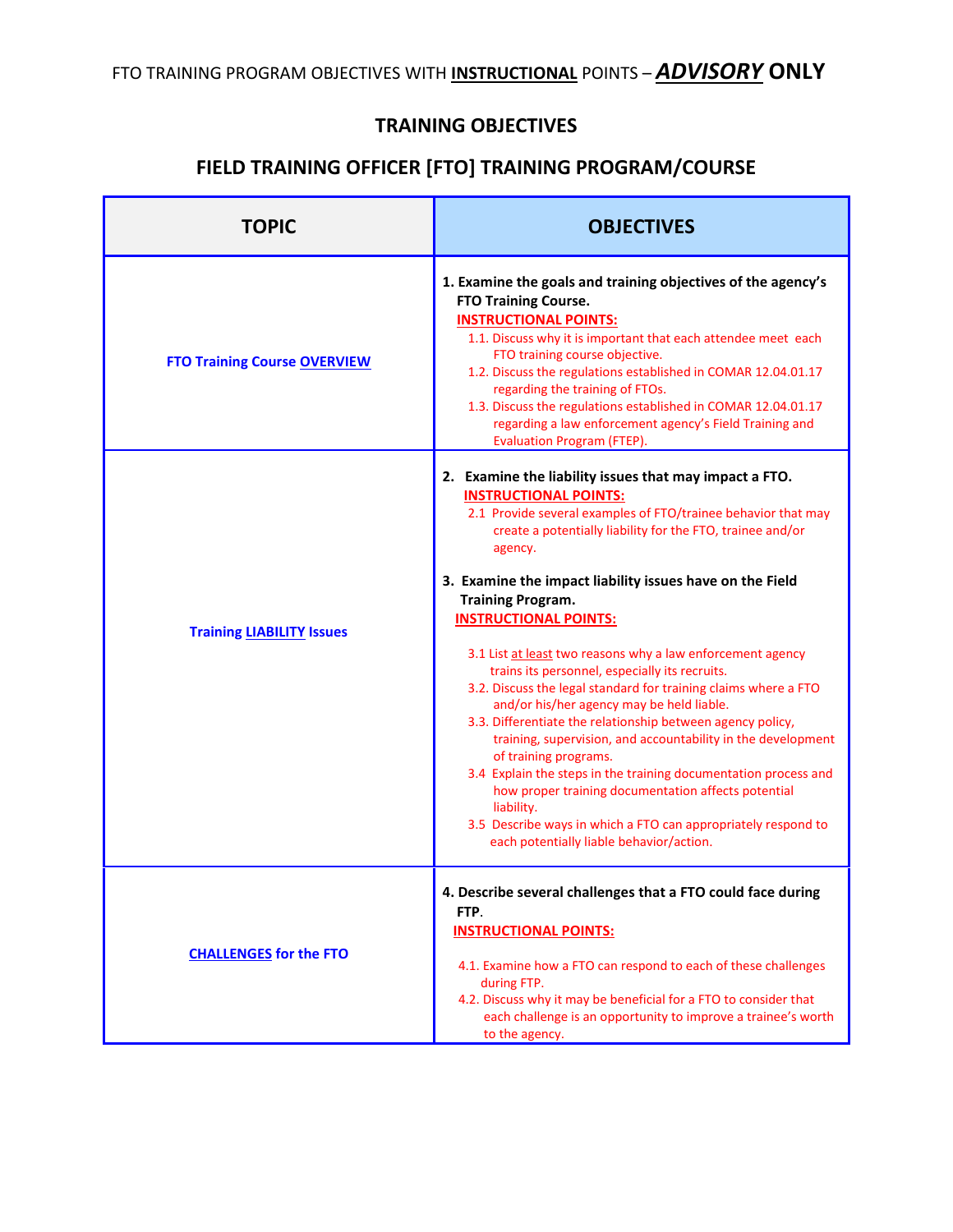|                                                                         | 5. Examine the various roles that a FTO fills during FTP:<br>$\rightarrow$ trainer/coach;<br>$\rightarrow$ evaluator;<br>$\rightarrow$ mentor;<br>$\rightarrow$ supervisor.<br><b>INSTRUCTIONAL POINTS:</b><br>5.1. Discuss examples of how a FTO performs each role during<br>FTEP.                                                                                                                                                                                                                                                                                                                                                                                                                                                                                                                                                                                                                                                                                                                                                                                                                                                                                                                                                                                                                                                                                                                                                                                                                             |
|-------------------------------------------------------------------------|------------------------------------------------------------------------------------------------------------------------------------------------------------------------------------------------------------------------------------------------------------------------------------------------------------------------------------------------------------------------------------------------------------------------------------------------------------------------------------------------------------------------------------------------------------------------------------------------------------------------------------------------------------------------------------------------------------------------------------------------------------------------------------------------------------------------------------------------------------------------------------------------------------------------------------------------------------------------------------------------------------------------------------------------------------------------------------------------------------------------------------------------------------------------------------------------------------------------------------------------------------------------------------------------------------------------------------------------------------------------------------------------------------------------------------------------------------------------------------------------------------------|
| <b>ROLES, RESPONSIBILITIES and CORE</b><br><b>COMPETENCIES of a FTO</b> | 6. Examine the core competencies needed by a FTO.<br><b>INSTRUCTIONAL POINTS:</b><br>6.1. Define the term "core competency."<br>6.2. Identify the "core competencies" of an effective FTO.<br>6.3. Provide an example of how each "core competency" applies to<br>a FTO as:<br>$\rightarrow$ trainer;<br>$\rightarrow$ evaluator;<br>$\rightarrow$ mentor;<br>$\rightarrow$ supervisor.<br>6.4. Explain why an individual needs to possess and demonstrate<br>the identified "core competencies" as a FTO.<br>7. Examine the responsibilities of a FTO during FTEP.<br><b>INSTRUCTIONAL POINTS:</b><br>7.1. Discuss ways in which a FTO will fulfill these responsibilities<br>during FTEP.<br>8. Examine the role of FTO as a supervisor during FTEP.<br><b>INSTRUCTIONAL POINTS:</b><br>8.1. Define delegation.<br>8.2. Identify the steps of the delegation process.<br>8.3. Provide examples of how a FTO acts as a supervisor by<br>delegating tasks to a trainee during FTEP.<br>9. Discuss the role of a FTO as "coach" during FTEP.<br><b>INSTRUCTIONAL POINTS:</b><br>9.1. Explain the technique of "coaching" as it pertains to law<br>enforcement training.<br>9.2. Explain the impact of coaching on learning.<br>9.3. Identify skills a FTO must have to be an effective coach.<br>9.4. Prepare/present a one-to-five minute demonstration<br>showing how a FTO would use "coaching" techniques to<br>instruct a trainee including a trainee who is going through a<br>comparative compliance FTEP. |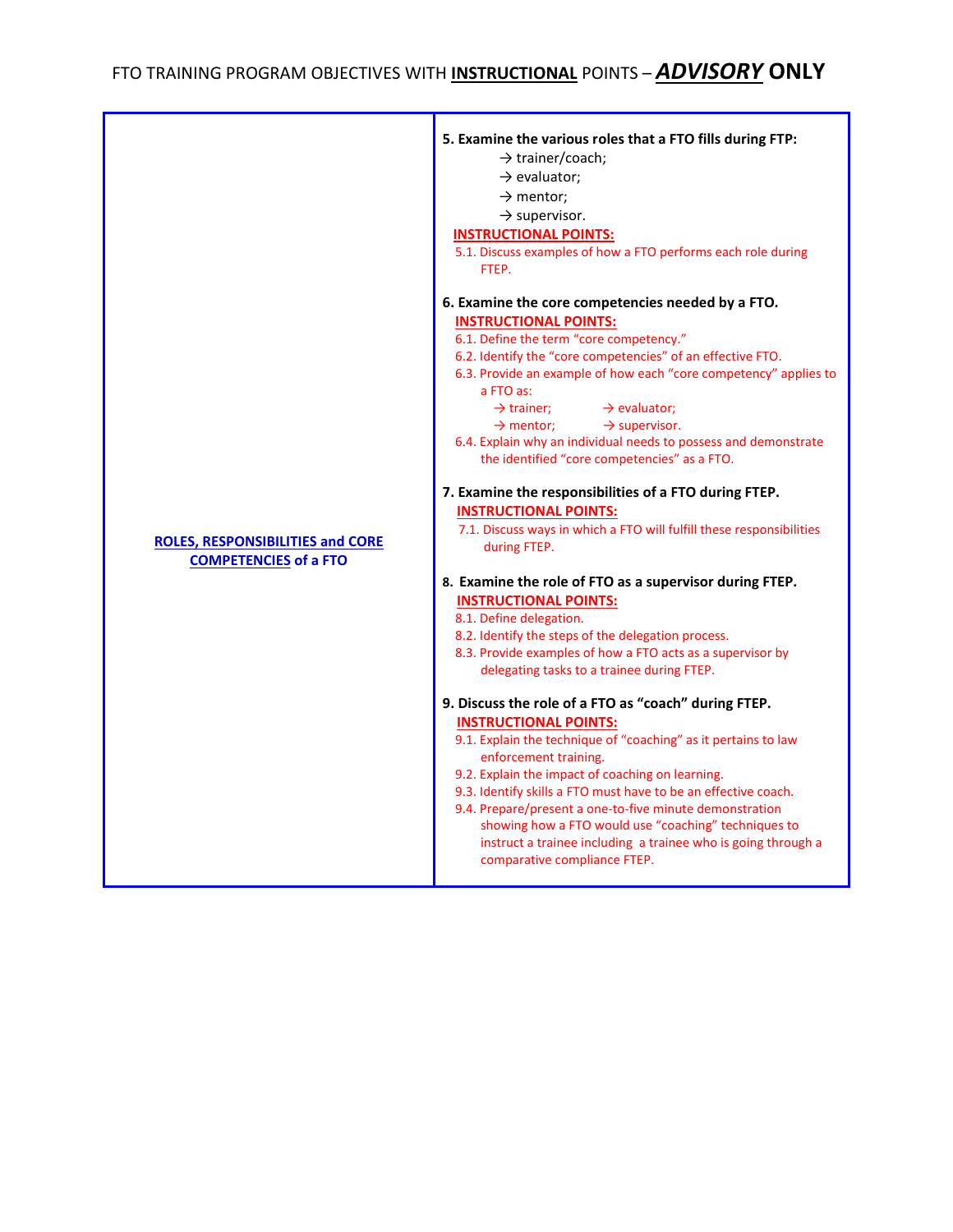## FTO TRAINING PROGRAM OBJECTIVES WITH **INSTRUCTIONAL** POINTS – *ADVISORY* **ONLY**

| <b>Trainee ORIENTATION</b> | 10. Examine the importance of the FTO conducting an<br>orientation session for each trainee.<br><b>INSTRUCTIONAL POINTS:</b><br>10.1. Discuss the role of the Field Training Officer in the trainee<br>FTEP orientation process.<br>10.2. Discuss the type of relationship that should exist between a<br>FTO and trainee during FTP.<br>10.3. Explain the importance of developing rapport between the<br>trainee and the FTO and provide several examples of how<br>this rapport can be established.<br>10.4. Discuss the importance for a FTO to<br>understand/appreciate/acknowledge the<br>"mindset"/expectations/anxieties of a trainee as he/she<br>enters an agency's FTEP.<br>10.5. Discuss several practical ways a FTO can help reduce a<br>trainee's anxiety/nervousness in order for the trainee to<br>perform to agency standards.<br>10.6. Discuss several issues that a recruit trainee may have to deal<br>with as he/she transitions from an academic environment to<br>the "real world" setting of street-level operations during<br>FTEP.<br>10.7. Examine the reason it is important that a FTO establish and<br>communicate clear expectations to the trainee at the<br>beginning of FTEP.<br>10.8. Develop a list of FTO realistic expectations for a trainee to<br>accomplish during FTEP.<br>10.9. Develop a list of expectations that a trainee may have for<br>participating in an agency's FTEP.<br>10.10. Describe several practical ways that a FTO can help a<br>trainee accept the demands and expectations of FTEP. |
|----------------------------|------------------------------------------------------------------------------------------------------------------------------------------------------------------------------------------------------------------------------------------------------------------------------------------------------------------------------------------------------------------------------------------------------------------------------------------------------------------------------------------------------------------------------------------------------------------------------------------------------------------------------------------------------------------------------------------------------------------------------------------------------------------------------------------------------------------------------------------------------------------------------------------------------------------------------------------------------------------------------------------------------------------------------------------------------------------------------------------------------------------------------------------------------------------------------------------------------------------------------------------------------------------------------------------------------------------------------------------------------------------------------------------------------------------------------------------------------------------------------------------------------------------------------------------------------|
| <b>Trainee COUNSELING</b>  | 11. Examine the reasons why it is important to provide<br>regular counseling to a trainee during FTP.<br><b>INSTRUCTIONAL POINTS:</b><br>11.1. Define both informal and formal counseling.<br>11.2. Discuss the connection between providing counseling to a<br>trainee and a FTO's role as mentor.<br>11.3. Outline the indicators that a FTO may need to conduct a<br>counseling session with a trainee.<br>11.4. By providing examples, determine what trainee behaviors<br>may call for <i>informal</i> counseling and what behaviors require<br>a <b>formal</b> counseling session.<br>11.5. By providing examples, compare informal counseling to<br>formal counseling.<br>11.6. Demonstrate giving a counseling session to a trainee:<br>$\rightarrow$ recruit (entry-level) trainee;<br>$\rightarrow$ lateral entry/comparative compliance trainee.                                                                                                                                                                                                                                                                                                                                                                                                                                                                                                                                                                                                                                                                                          |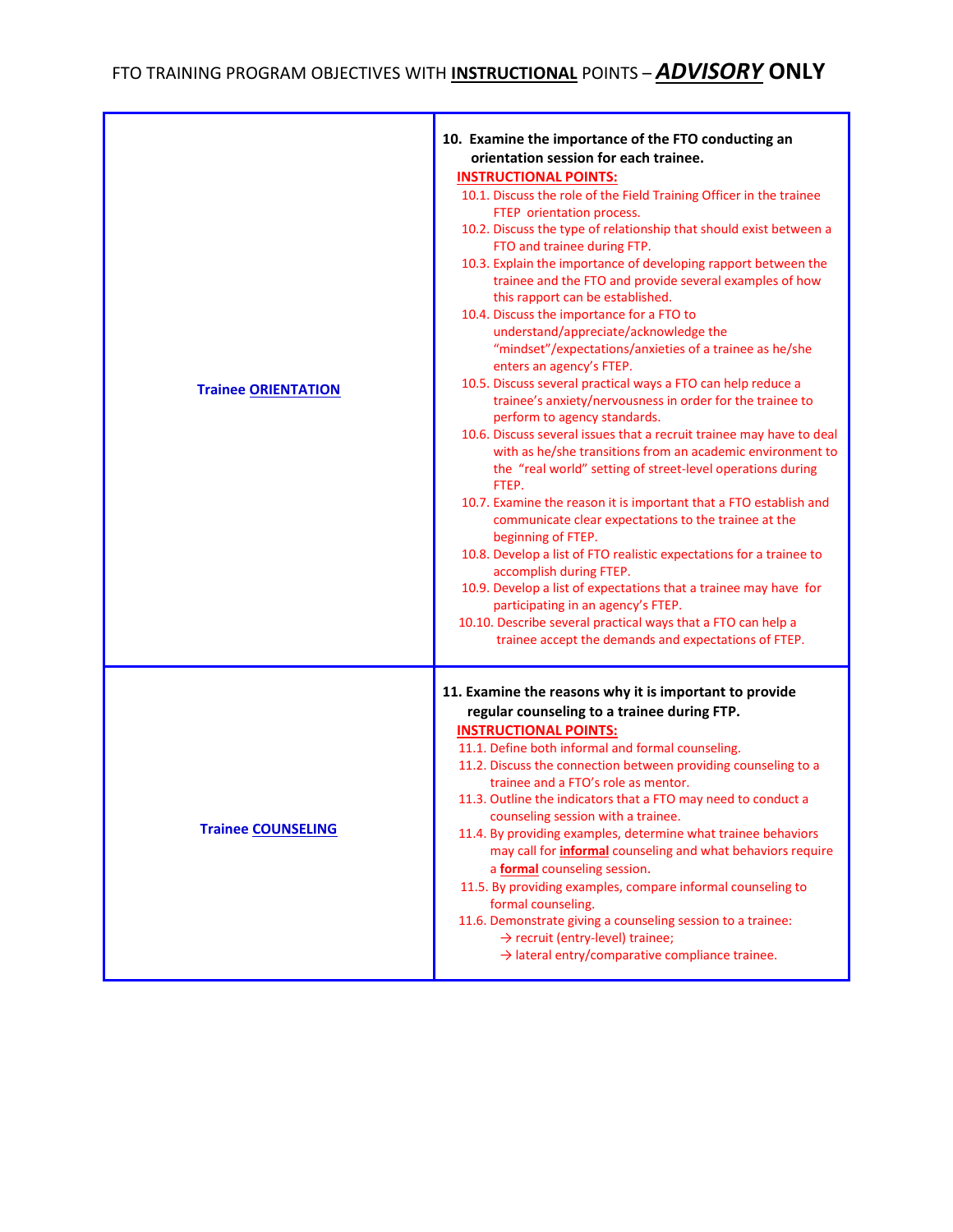## FTO TRAINING PROGRAM OBJECTIVES WITH **INSTRUCTIONAL** POINTS – *ADVISORY* **ONLY**

| <b>Fundamentals of EFFECTIVE COMMUNICATION</b> | 12. Examine the essential need for EFFECTIVE communication<br>between a FTO and trainee during FTP.<br><b>INSTRUCTIONAL POINTS:</b><br>12.1. Define the term <b>EFFECTIVE</b> communication.<br>12.2. Discuss several barriers to effective communication.<br>12.3. Explain the skills needed to provide effective<br>communication.<br>12.4. Demonstrate the use of effective communication<br>techniques that can be used by a FTO with a trainee<br>during various situations:<br>$\rightarrow$ when a trainee performs to agency standards;<br>$\rightarrow$ when a trainee fails to perform to agency standards;<br>$\rightarrow$ when a trainee compromises officer safety;<br>$\rightarrow$ when a trainee fails to treat a member of the<br>community with respect, understanding, etc.<br>12.5. Discuss the consequences for <i>ineffective</i><br>communication between a FTO and trainee.<br>12.6. Examine ways to deal with an <i>unresponsive</i> trainee:<br>$\rightarrow$ recruit (entry level) trainee;<br>$\rightarrow$ lateral entry/comparative compliance trainee. |
|------------------------------------------------|----------------------------------------------------------------------------------------------------------------------------------------------------------------------------------------------------------------------------------------------------------------------------------------------------------------------------------------------------------------------------------------------------------------------------------------------------------------------------------------------------------------------------------------------------------------------------------------------------------------------------------------------------------------------------------------------------------------------------------------------------------------------------------------------------------------------------------------------------------------------------------------------------------------------------------------------------------------------------------------------------------------------------------------------------------------------------------------|
| <b>ADULT LEARNING PRINCIPLES and STYLES</b>    | 13. Examine the role of the FTO as a trainer.<br><b>INSTRUCTIONAL POINTS:</b><br>13.1. Identify several characteristics of an effective trainer.<br>13.2. Discuss the principles of adult learning.<br>13.3. Examine the different learner styles.<br>13.4. Explain several obstacles to the learning process.<br>13.5. Demonstrate ways in which adult learner principles can be<br>applied to the FTO-trainee learning environment.<br>13.6. Discuss the consequences for failing to provide a trainee<br>with effective training during FTEP.                                                                                                                                                                                                                                                                                                                                                                                                                                                                                                                                       |
| <b>ETHICS and INTEGRITY</b>                    | 14. Discuss why it is important for a FTO to demonstrate<br>ethical behavior/integrity to a trainee when acting as a<br>FTO.<br><b>INSTRUCTIONAL POINTS:</b><br>14.1. Review the meaning of the terms ETHICS and INTEGRITY as<br>they apply to a law enforcement officer.<br>14.2. Examine three ethical checks for law enforcement officers.<br>14.3. Examine several examples of how a FTO can demonstrate<br>"ethical" behavior during FTEP.<br>14.4. Discuss an appropriate response if a FTO observes<br>questionable behavior by a trainee during FTEP including<br>behavior by a lateral entry/comparative compliance officer.                                                                                                                                                                                                                                                                                                                                                                                                                                                  |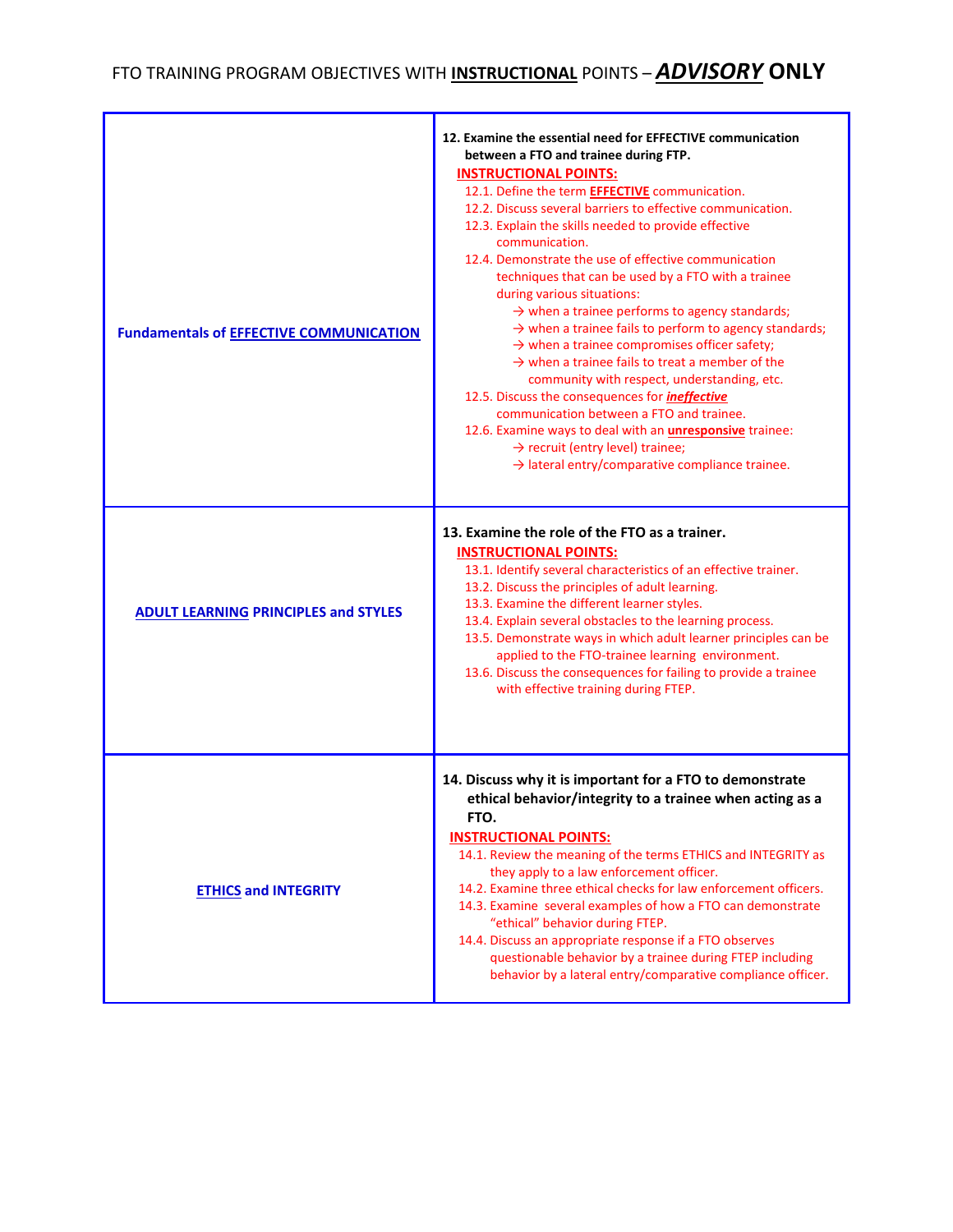| <b>EMOTIONAL INTELLIGENCE</b> | 15. Explain the importance of demonstrating emotional<br>intelligence as a law enforcement officer and FTO.<br><b>INSTRUCTIONAL POINTS:</b><br>15.1. Define the term "emotional intelligence."<br>15.2. Discuss the four attributes of emotional intelligence.<br>15.3. Explain the five key skills used to improve emotional<br>intelligence.<br>15.4. Discuss several examples of how a FTO can demonstrate<br>"emotional intelligence" to a trainee.<br>15.5. Discuss how a FTO can evaluate the "emotional intelligence"<br>of a trainee.                                                                                                                                                                                                                                                                                                                                                                                                                                                                                                                                                                                                                                                                                                                                                                                                                                                                                                                                                                                                                                                                                                                                                                                                                                                                                                                                                                                                                                                                                                                                                                      |
|-------------------------------|--------------------------------------------------------------------------------------------------------------------------------------------------------------------------------------------------------------------------------------------------------------------------------------------------------------------------------------------------------------------------------------------------------------------------------------------------------------------------------------------------------------------------------------------------------------------------------------------------------------------------------------------------------------------------------------------------------------------------------------------------------------------------------------------------------------------------------------------------------------------------------------------------------------------------------------------------------------------------------------------------------------------------------------------------------------------------------------------------------------------------------------------------------------------------------------------------------------------------------------------------------------------------------------------------------------------------------------------------------------------------------------------------------------------------------------------------------------------------------------------------------------------------------------------------------------------------------------------------------------------------------------------------------------------------------------------------------------------------------------------------------------------------------------------------------------------------------------------------------------------------------------------------------------------------------------------------------------------------------------------------------------------------------------------------------------------------------------------------------------------|
| <b>EVALUATING a Trainee</b>   | 16. Examine the importance of the job performance evaluation<br>during FTP.<br><b>INSTRUCTIONAL POINTS:</b><br>16.1. Define performance evaluation.<br>16.2. Discuss the various types of performance evaluations<br>typically used during FTEP, in particular Daily Observation<br>Reports, End of Phase Reports and Final FTEP Report, etc.<br>16.3. Discuss the need to be fair and "objective" when<br>conducting a performance evaluation during FTEP.<br>16.4. Examine the steps necessary for an FTO to provide a<br>trainee with a fair and objective performance evaluation.<br>16.5. Define performance "feedback."<br>16.6. Examine the types of performance "feedback" that a FTO<br>can give to a trainee during the course of a work day:<br>$\rightarrow$ positive feedback (reinforcement);<br>$\rightarrow$ negative feedback (correction).<br>16.7. Discuss several ways in which a FTO can effectively provide a<br>trainee with meaningful feedback during FTEP.<br>16.8. Discuss various techniques that a FTO can use during FTEP to<br>"test"/assess a trainee's knowledge/skills/abilities outside<br>handling an actual call for service or other law<br>enforcement/policing activity.<br>16.9. Discuss the potential consequences when a FTO fails to give<br>a trainee a fair and objective performance evaluation.<br>16.10. Examine ways in which a FTO can effectively critique and, if<br>necessary, correct the performance of a lateral entry or<br>comparative compliance trainee.<br>16.11. Discuss the role that trainee "attitude" plays in improving<br>performance.<br>16.12. Discuss the goals of "remedial" training.<br>16.13. Discuss when "remedial" training is the best response for a<br>trainee's inadequate performance.<br>16.14. Discuss the various types of "remedial" training that may<br>be available to a FTO.<br>16.15. Discuss the benefits of simulations/quizzes/professional<br>discussions involving the trainee during FTEP.<br>16.16. Discuss a FTO's response when a trainee continues<br>inadequate performance following "remedial" training. |